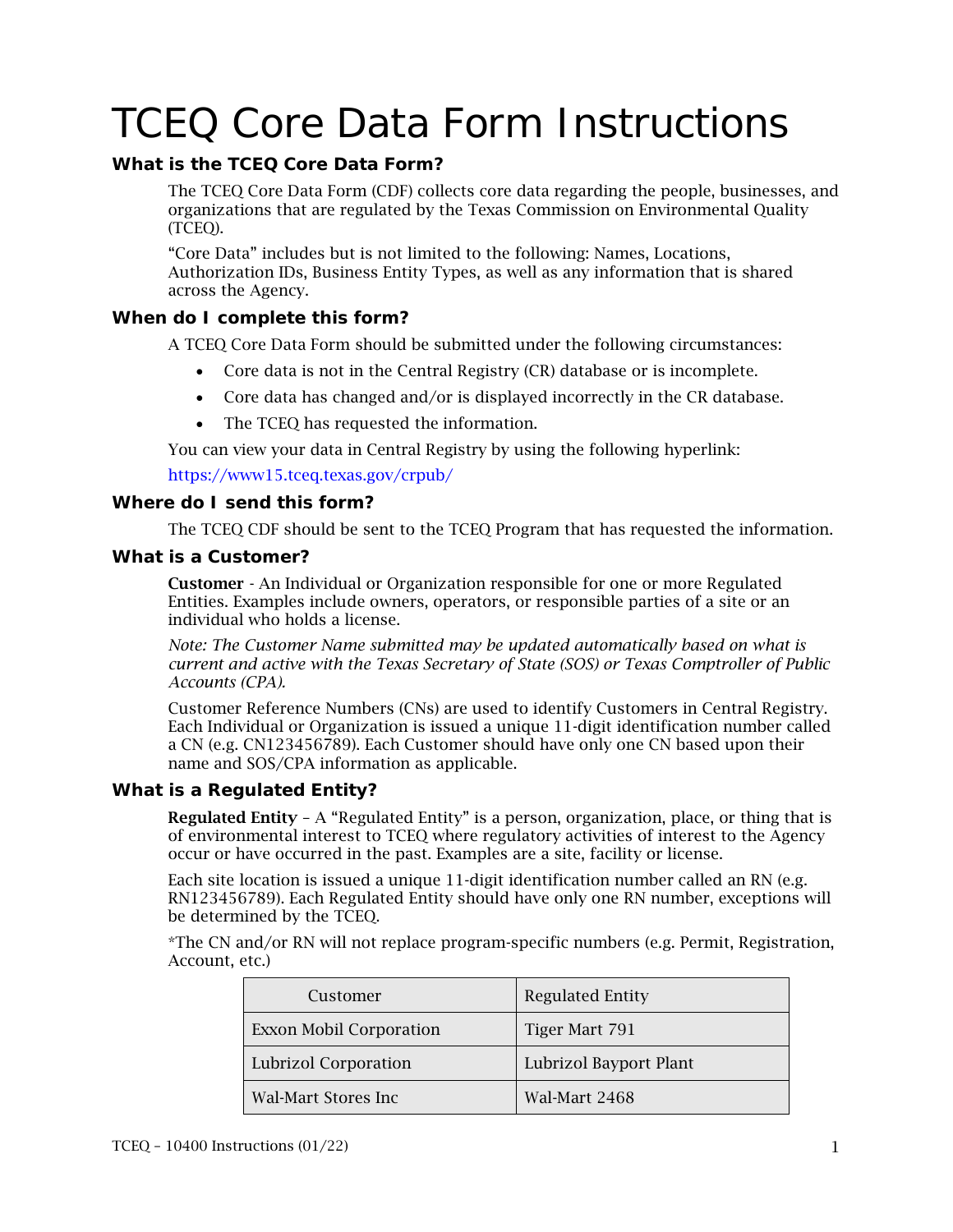#### **Line-By-Line Instructions**

#### **Section I: General Information**

#### **1. Reason for Submission**

New – Check this box if the TCEQ Core Data Form is being submitted in conjunction with a new Permit, Registration or Authorization application. Attach the completed TCEQ Core Data Form to the program application.

Renewal - Check this box if the TCEQ Core Data Form is being submitted in conjunction with a renewal application. Attach the completed TCEQ Core Data Form to the program renewal form.

Other – Check this box if the TCEQ Core Data form is being submitted for a reason other than those listed above. Briefly, state why the form is being submitted. Attach the completed TCEQ Core Data Form to the applicable program form (e.g. amendment, modification, etc.).

#### **2. Customer Reference Number (CN)**

If you or your company has been issued a CN, enter it here. If this is the first time you or your company are completing the CDF leave the CN field blank.

## **3. Regulated Entity Reference Number (RN)**

Leave this field blank if no regulated activity has occurred or been reported at this site/location. If this location has been issued an RN, enter it here.

#### **Section II: Customer Information**

#### **4. General Customer Information**

Check ALL boxes that apply.

• New Customer

The Customer does not have a CN. Complete all items in Section II.

- Update to Customer Information The Customer has a CN but some of the information in Section II has changed and needs to be updated. Complete the items that have changed.
- Change in Regulated Entity Ownership The Customer for this Regulated Entity (listed in field 3) has changed (e.g. Facility has been sold or is now under the operational control of another Customer). *Complete all items in Section II and fill in the previous Customer's name and effective date.*

*Note: Not all permits/authorizations are transferable to a new owner. Contact the program area(s) regarding their requirements for a change of ownership.*

• Change in Legal Name

A Customer name change will require verification with the SOS/CPA prior to it being processed by the Agency. Contact TX SOS at 512-463-5555 for more information.

A new CN will be needed if the *SOS/CPA Charter or Filing Number changes for a Business Entity*. Contact Central Registry at 512-239-5175 for additional guidance.

## **5. Effective Date**

Enter the effective date of the update (e.g. Date of sale, SOS filing date, etc.).

## **6. Customer Legal Name**

- Enter the complete legal name of the Customer.
- Verify the legal name of your organization by either searching the websites or contacting the SOS and/or CPA helplines: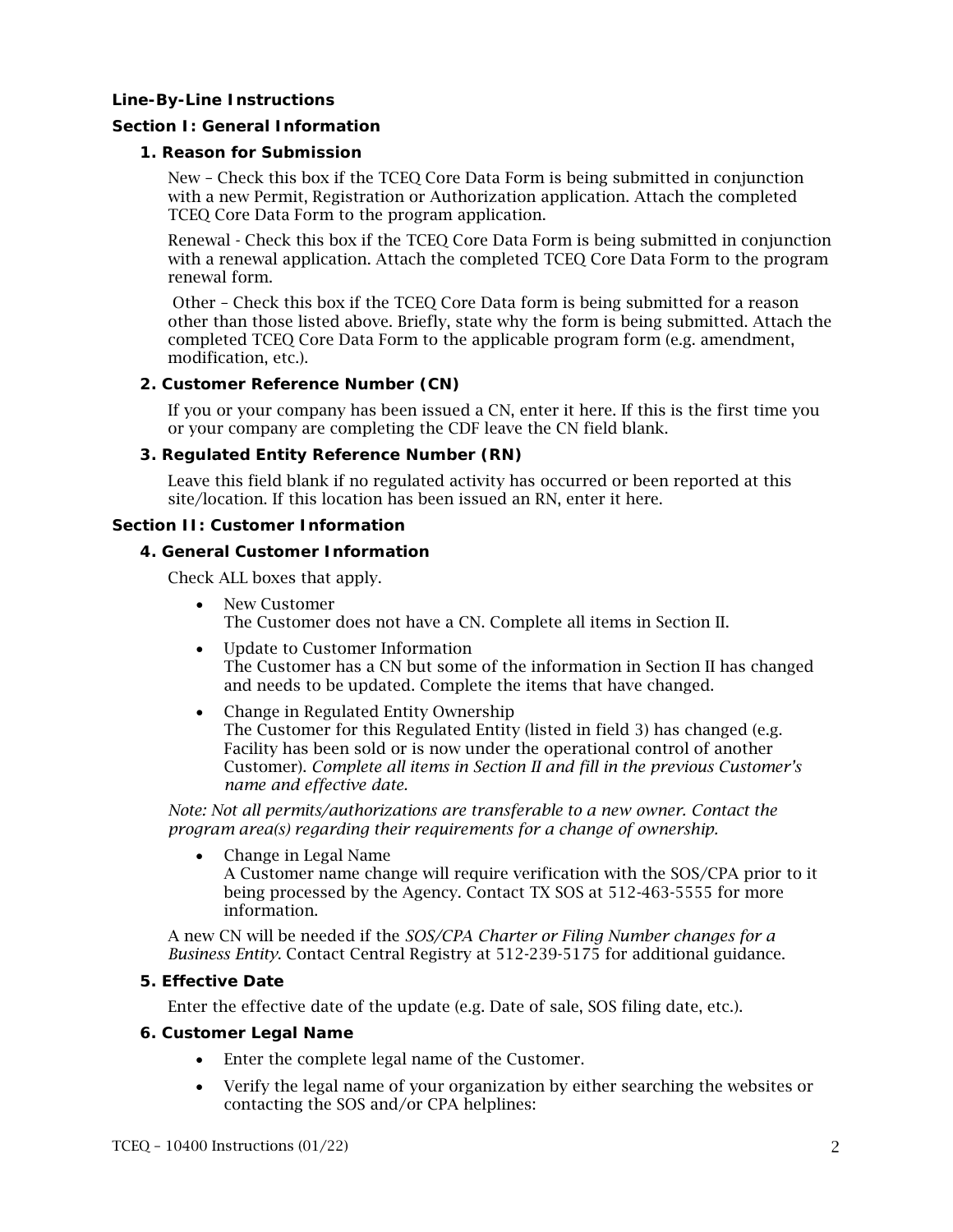- o Contact SOS at 512-463-5555
	- The hyperlink for the SOS is as follows:
		- <http://direct.sos.state.tx.us/acct/acct-login.asp>
- o Contact CPA at 1-800-252-1386
	- The hyperlink for the CPA's is as follows:

• <https://comptroller.texas.gov/>

*Note: The Customer Name submitted may be updated automatically based on what is current and active with the Texas Secretary of State (SOS) or Texas Comptroller of Public Accounts (CPA).*

• Previous Customer Name

Enter the prior name of the Customer if the Customer legal name has changed. OR

Enter the name of the previous Customer if the Customer name has changed due to an ownership change for the Regulated Entity.

#### **7. TX SOS/CPA Filing Number**

- Searching for your SOS Filing number can be done at the following hyperlink:
	- o <http://direct.sos.state.tx.us/acct/acct-login.asp>

Or call at 512-463-5555.

If the Customer has not filed with SOS/CPA as a Corporation, Limited Partnership or non-profit organization leave the SOS/CPA Filing Number field blank.

## **8. TX State Tax ID**

- Check the CPA website for a listing of your tax ID:
	- o <https://mycpa.cpa.state.tx.us/coa/Index.html>

If one has issued, enter it here.

If the Customer has not been issued a TX State Tax ID leave this field blank.

## **9. Federal Tax ID**

All businesses, with the exception of some small sole proprietors and individuals, should have a federal taxpayer identification number (FEIN). Enter it here. Do not enter hyphens, dashes, or a Social Security Number(s).

- For more information on Federal Tax IDs, use the following hyperlink:
	- o [http://www.irs.gov/Businesses/Small-Businesses-&-Self-Employed/Do-](http://www.irs.gov/Businesses/Small-Businesses-&-Self-Employed/Do-You-Need-an-EIN)[You-Need-an-EIN.](http://www.irs.gov/Businesses/Small-Businesses-&-Self-Employed/Do-You-Need-an-EIN)

## **10. DUNS Number**

Most businesses have a DUNS (Data Universal Numbering System) Number issued by Dun and Bradstreet Corp. If you have one, enter it here.

#### **11. Type of Customer**

Check only ONE box.

Corporation The Customer meets all of the following:

- Is legally incorporated under the laws of any state or country
- Is recognized as a corporation by SOS
- Has proper operating authority to operate in Texas

Examples of Corporations

o Subchapter S corporation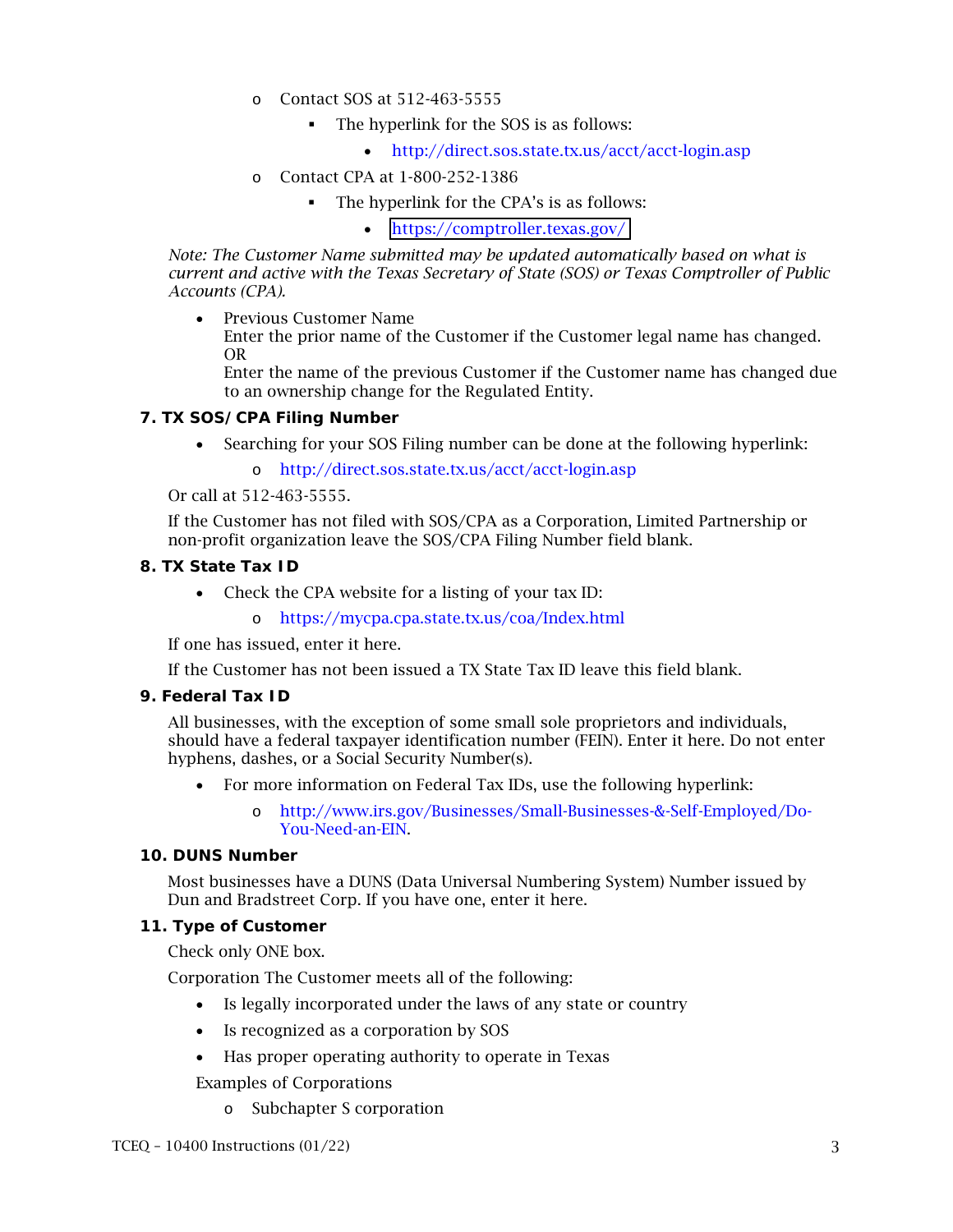- o General corporation
- o Limited liability company (LLC)
- o Water supply corporation
- Individual

An individual is a person who is regulated by TCEQ but has not established a business.

- Partnership
	- o General Partnership A general partnership is created when two or more persons associate to carry on a business for profit. A partnership generally operates in accordance with a partnership agreement, but there is no requirement that the agreement is in writing and no state-filing requirement. Submit a tax ID if you have a sales tax permit.
	- $\circ$  Limited Partnership (LP & LLP) A Texas limited partnership is a partnership formed by two or more persons, having one or more general partners and one or more limited partners. The limited partnership operates in accordance with a partnership agreement, written or oral, of the partners as to the affairs of the limited partnership and the conduct of its business. While the partnership agreement is not filed for public record, the limited partnership must file a certificate of limited partnership with the Texas SOS. They provide a form for the certificate of limited partnership which meets minimum state law requirements.
- Government City, County, Federal, or State The Customer is either an agency of one of these levels of government or the governmental body itself (e.g. Blanco County, City of Houston, Texas Department of Transportation, etc.).
- Other Government

The Customer is a utility district, water district, tribal government, college district, and a council of governments or river authority (e.g. Lower Colorado River Authority).

- Sole-Proprietorship The Customer is an individual who owns or runs an unincorporated business with no distinction between the business and the owner.
- Other

The Customer does not fit any of the descriptions above (e.g. Joint venture, trust, estate, etc.). Enter a short description in the space provided.

#### **12. Number of Employees**

Enter the number of employees for the Customer's entire company, including subsidiaries. The number should include ALL locations, not just the location of the Regulated Entity listed on the CDF.

## **13. Independently Owned and Operated**

Check "No" if the Customer is a subsidiary or part of a larger company. Otherwise, check "Yes".

## **14. Customer Role**

Check ONE box that best indicates the Customer's relationship to the Regulated Entity. Check "Other" if none of the boxes fit your situation and write in the relationship.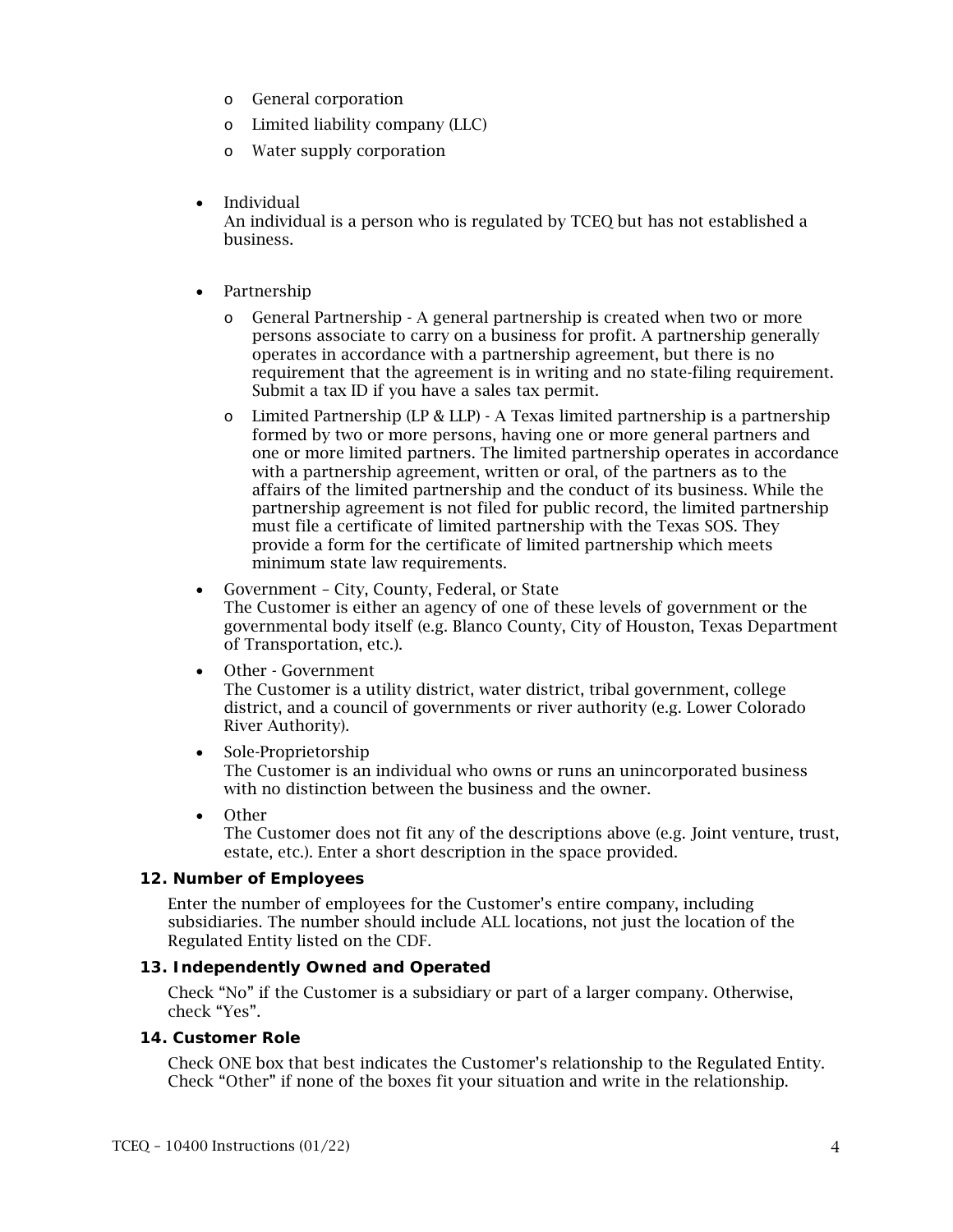## **15. Mailing Address**

Enter the Customer mailing address. The mailing address should be recognized by the United States Postal Service.

• Use the following web link for address verification: o [www.usps.com.](https://tools.usps.com/zip-code-lookup.htm)

## **16. Country Mailing Information**

If the address is in the USA leave this field blank. If Customer mailing address is outside the USA, enter the country name, mailing zone, non-ZIP mailing codes and non-USA Postal Service features.

#### **17-20. Email, Phone and Fax Number**

Enter the communication information that TCEQ will need to contact the Customer. Leave field 19 blank if your phone system does not use e-mail extensions or codes.

#### **Section III: Regulated Entity Information**

#### **21. General Regulated Entity Information**

Check ONE box

- New Regulated Entity If the Regulated Entity does not have an RN. Complete all fields in Section III.
- Update to Regulated Entity Name The Regulated Entity Name has changed and needs to be updated.
- Update to Regulated Entity Information The Regulated Entity has an RN but some of the information in Section III has changed and needs to be updated. Complete the items that have changed.

#### Note: *If the street address of the RN is changing, contact Central Registry at 512- 239-5175 to determine if a new RN number and/or new permits/authorizations may be required. This does not apply to location changes for portable Regulated Entities.*

#### **22. Regulated Entity Name**

Enter the name the Regulated Entity will be known by. If the Customer has multiple Regulated Entities, give each site a unique name. Make sure this name is consistent on all forms submitted to TCEQ.

If the Regulated Entity name is the same as an individual, print last name first, followed by the first name.

Note: The Regulated Entity Name submitted may be updated in order to meet TCEQ Agency Data Standards (removal of organizational endings such as Inc, LP, or LLC).

#### **23. Street Address of the Regulated Entity**

Enter the physical street address of the Regulated Entity. P.O. Box addresses are prohibited. If there is no street address, complete field 25 Physical Location Description and field 26 Nearest City.

Example: 1234 MAIN ST, HOMETOWN, TX 78711

## **24. County**

Enter the county where the Regulated Entity is located. If there is more than one county, provide the primary county in which the majority of the Regulated Entity is located. Include the other counties as applicable.

#### **25. Description to Physical Location**

If the physical location has no street address, enter specific directions to reach the Regulated Entity.

Example: FROM US 83 GO E ON COUNTY RD 101.GO 0.3 MI PAST FIRST TANK ON LEFT